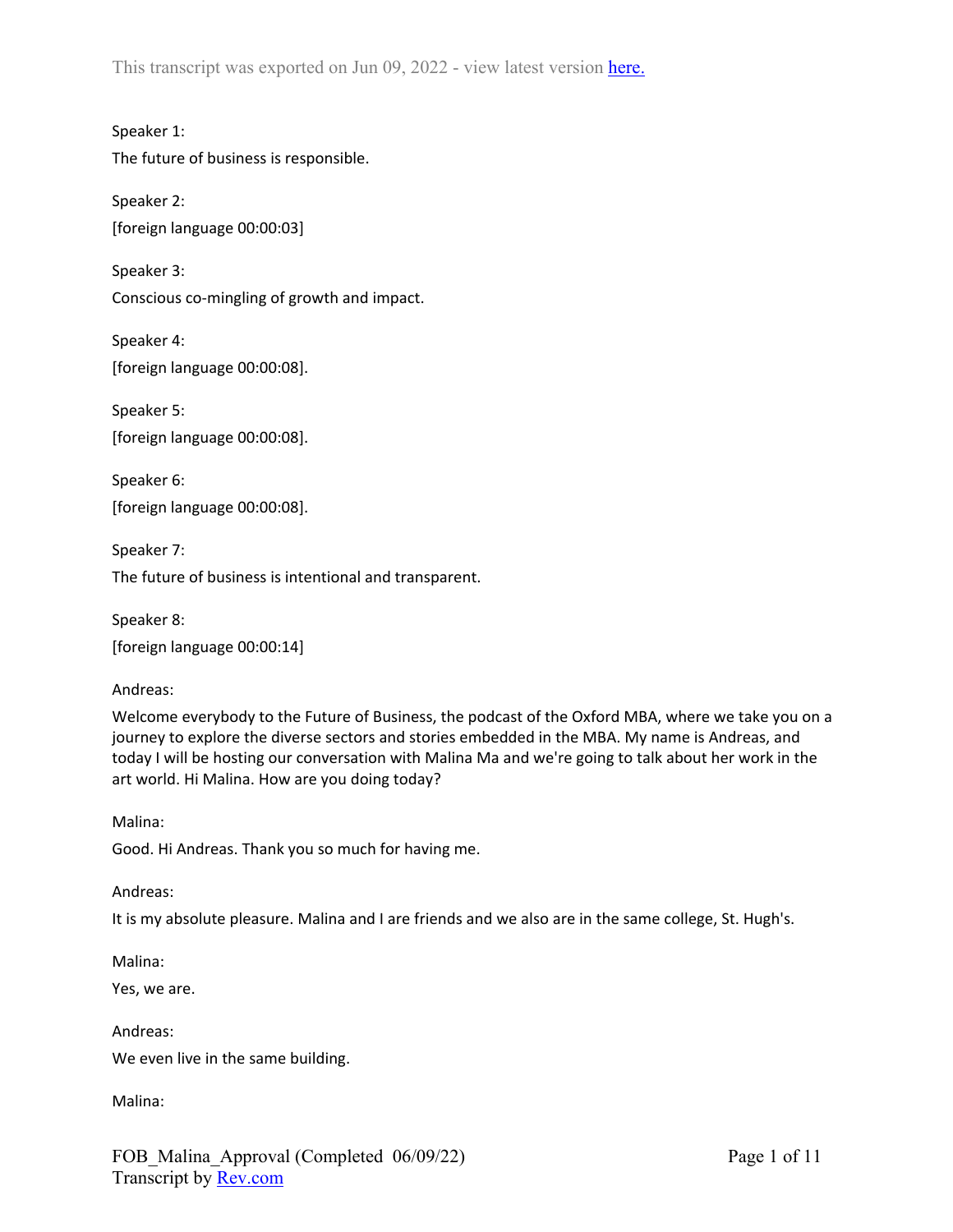## We do.

### Andreas:

It's a big nice building and I love walking over the gardens and it's such a privilege to see all these students out there playing volleyball together, having dinner outside, studying under trees. What is your favorite thing about St. Hugh's?

### Malina:

My favorite thing about St. Hugh's is the people, we have a lot of people living on the same, in the same college onsite. We live together and there are 30 MBAs, so it's the second largest MBA college. Not only that, you have a lot of chances to interact with other students from different disciplines. I live on the same floor with eight other boys. Some of them are astrologists, biologists, philosophers, the kind of conversations that we have over some adhoc dinners is insane. It just open up a lot of like things that you don't know about this world and that's what I like about St. Hugh's. And also our very beautiful gardens and our cute cats.

### Andreas:

I love that you're using the college to broaden your horizon. I only try to set up my roommates with the MBAs, which is very exciting, but not very successful. But I won't stop trying. Did you go to other colleges?

## Malina:

I do go to a lot of other colleges. I do college tours. And then in Oxford, we do these formal dinners. We don't have a lot in St. Hugh's, but I go to other colleges a lot. There are 39 colleges and I've been to 20 colleges for dinner.

### Andreas:

Well done. The other day somebody said, "I visit a lot of colleges, but I'm not a Malina level yet."

### Malina:

Yeah. I look at it as an MBA project, it's about how you like network and hustle.

### Andreas:

Okay. My MBA project is making pancakes and your MBA project is formal dinner.

### Malina:

That's a huge hit. Your pancake, is it Thursday or Friday now?

### Andreas:

It mixes.

## Malina:

It mixes? It's a huge hit. Everyone in St. Hugh's love it and we have a lot of MBAs over.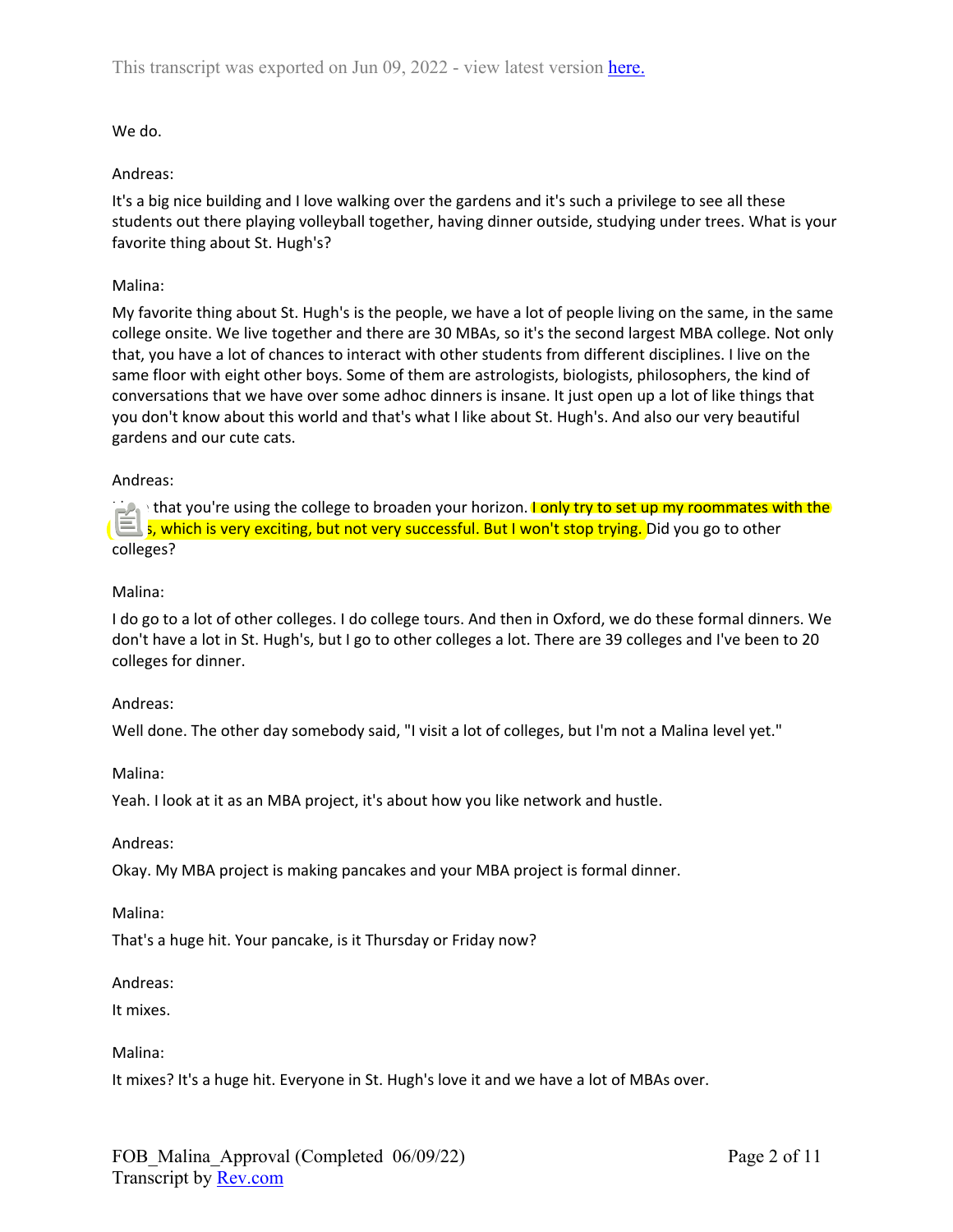## Andreas:

Thank you. Thank you. Thank you. Enough the compliments, let's dive in. What is it you used to do for a living before you came here?

## Malina:

I started my career in fashion and then very quickly move on to fine art auction. I used to work for a company called Christie's, I think some of you may heard of it. It's one of the largest auction sales in the world. I was there for a little bit over five years. My last role was in business development and strategy, so I worked with in, the Asia office, worked with the APAP presidents to develop the long term business strategy for our business.

## Andreas:

Cool. When you talk about art auctions and fine art, can you give us an idea of how fine we are talking here? Are we talking about something a hotel would put up in the lobby? Are we talking about something that a middle class man would buy his wife for his 50th birthday? Or are we talking crazy expensive? Can you give an example of the kind of art you're dealing with?

## Malina:

I think everything that you just said, there are hotels with very expensive artwork, so that can range from any office building, sometimes they would be our clients, they would buy like millions dollars worth of paintings to like put in their buildings. That whole living with art sort of environment and trend is very presence now in terms of architecture. So those are definitely some of the clients. I was on the phone once with, that was my first auction actually, I was doing phone biddings for the handbags department and that was one of our first auctions in Asia to sell handbags. And I was on a phone with this man, clearly trying to buy an Ms handbag for his wife, but because the sale goes so well, so he's like, keep trying to add on different lots, different handbags. And then he's definitely someone's trying to buy an expensive handbag for his wife.

## Andreas:

How expensive are these handbags?

Malina:

That can range from like 50K to like 200,000 Euro.

### Andreas:

Crazy. And what about the paintings? What is the most expensive painting you sold?

### Malina:

The most expensive painting that I did not sell personally, but I've seen in my naked eyes was the DaVinci painting that Christie sold for 450 million.

### Andreas:

That is crazy. That is about 4,500 MBAs.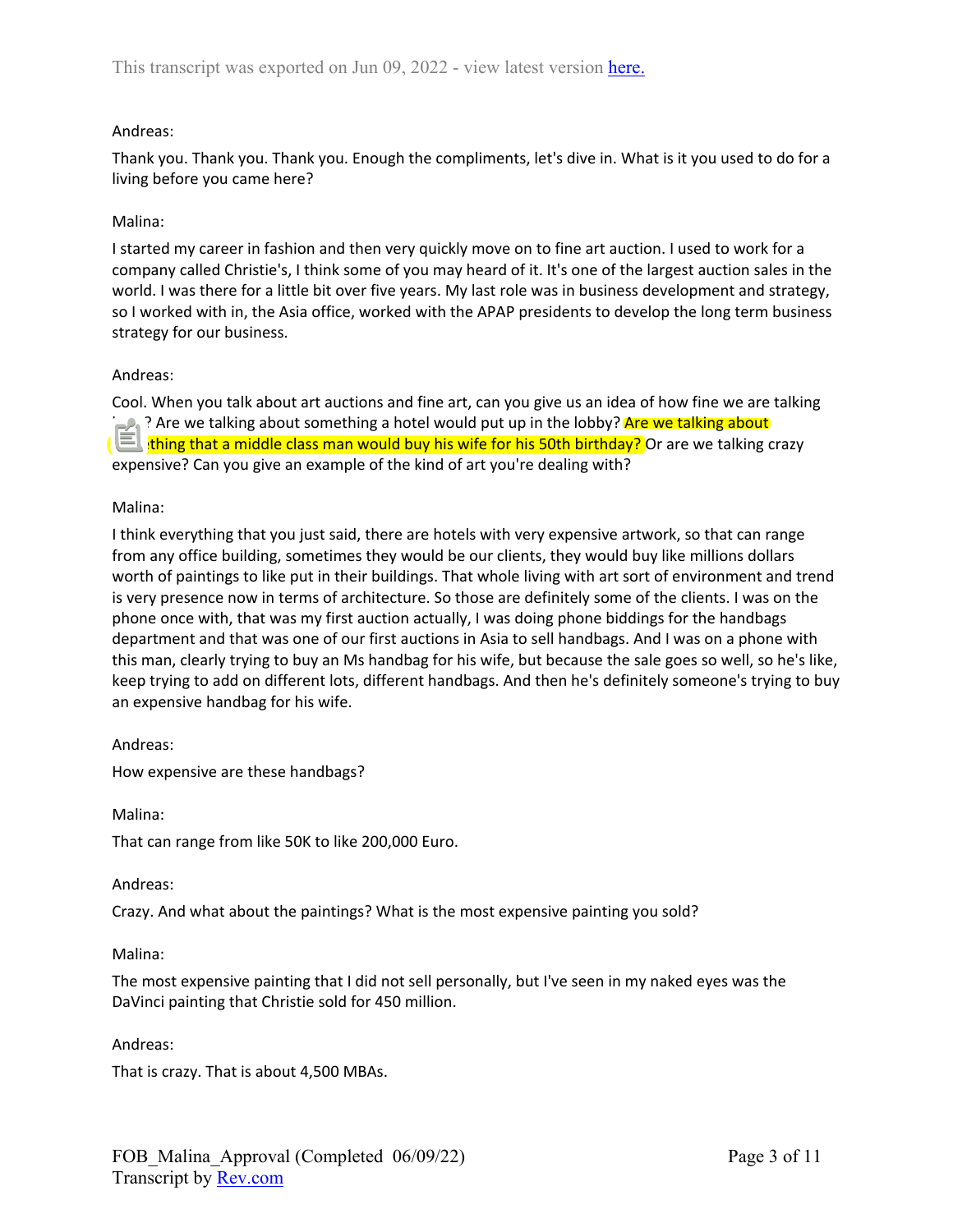## Malina:

That's about it, yeah.

## Andreas:

That's 350, 10 times our class and it would all pay their tuition fee, living expenses, that is how much this painting went for. Help me understand this setting better. How do these auctions work? So I guess, there's people selling art, there's people buying art and then instead of doing it on eBay, they engage with you. Can you talk a little bit about which role Christie's is playing here and the value you bring to the transaction?

## Malina:

So like you said, there are buyers and there are sellers in our auction markets. There are also artifacts, classified luxury items. So the role that Christie's play or any auction house play is it acts sort of like a broker. So, it can be us sourcing the paintings for auctions or sellers coming to us and say, "Hey, I have this \$5 million Monet that I want you to sell. Find me a buyer." And then we will sort of create a sale that is an auction that can range from a few paintings to a few hundred paintings at a time. And then we will offer it, like printed catalogs and then offer it to our buyers and then we will conduct the auction and then match buyers and sellers.

## Malina:

So I would say, as an auction house, we don't actually have products. Things that we sell are the most important to us are the client intelligence, knowing who owns what, knowing where the important clients are, our client networks and relationships, our expertise to sort of understand the trend of art and also understand sort of what makes art expensive or all these things around that and also our brand.

## Andreas:

I think you touched on a couple of things that you as an auction house bring to both the buy and the seller side. Can you talk a little bit about the value proposition that you would use to distinguish your auction house from a different auction house? So, if I'm looking to sell my very fancy van Gogh painting that I clearly own, I have an incredible van Gogh at home, you don't know about it yet, but my dad gave it to me for my birthday and it's worth a couple of millions. What would you point me to to understand that your auction house is the better one?

### Malina:

Okay. It is actually a very competitive environment and we very often spent a lot of time just fighting over properties to sell. I would say, the last thing that I touched on brand, if you have, like you said, a van Gogh painting that is worth multimillion, you probably wouldn't feel comfortable going to like a small auction house, because A, you don't think that they have the enough rich to, the sort of buyers who can buy up to that level. And then B, you probably would go to a more, sort of reputable brand because you would trust that they will handle your paintings with a lot more care. So, I would say the brand aspect is one thing that is the most important intangible assets to an auction house.

### Andreas: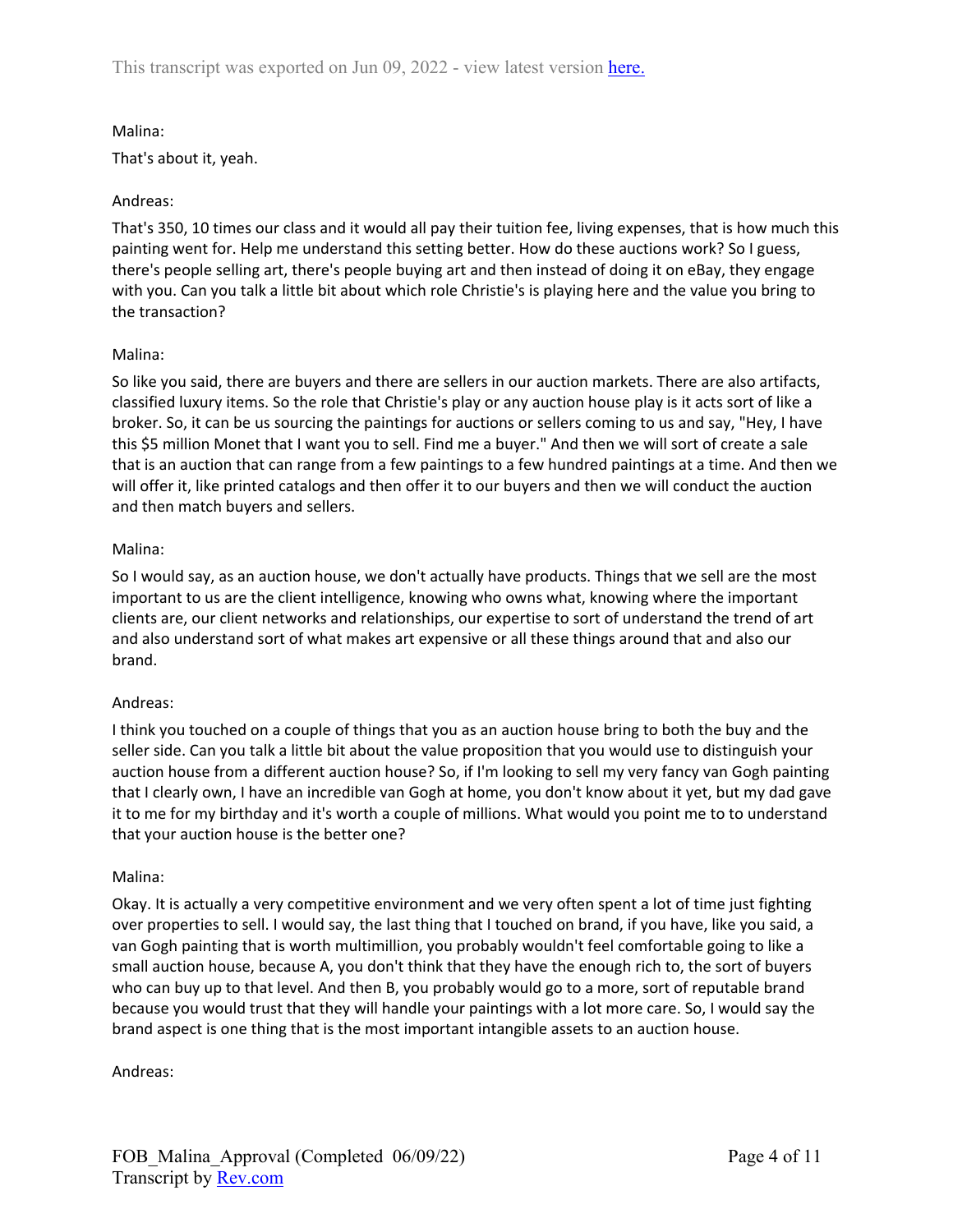Yeah. Yeah. I totally believe that. Especially in this world where the vast majority of value is anywhere kind of intellectual and it's so up to curators to decide what is valuable and clearly your own brand is just like a piece of arts somehow that you're curating and selling.

Malina:

Yes.

Andreas:

Let's stick with the example of my-

Malina:

Van Gogh painting.

## Andreas:

... famous van Gogh painting. [inaudible 00:09:08] I love having one, for the first time in my life I'm a millionaire.

Malina:

What is your favorite, do you want? What is your favorite van Gogh painting?

## Andreas:

Well, there's this one where he screams, because the scream, I also only know one. So let's say I have a famous van Gogh painting, maybe it's even unknown to the public. I found it in the basement of my dad in a small town in Germany, that's where I found-

Malina:

And you don't know if it is real?

Andreas:

... No, I know it's real.

Malina:

Okay.

Andreas:

For reasons that I can't just disclose here, but I now have a real van Gogh painting and I'm going to sell it with you. Can you talk me through the life cycle of an auction? Can you tell me who initiates it? Can you tell me the steps behind it? And can you maybe touch a little bit on the moments where the auction house would add value to the transaction until it closes?

## Malina:

Yeah. So you already have a painting that you want to sell, that is a good sign, because a lot of times during the consignment period there is like, that kicks off the auction life cycle. A lot of times we would go to clients actively and say like, "We know you have this painting and we think it is a good time to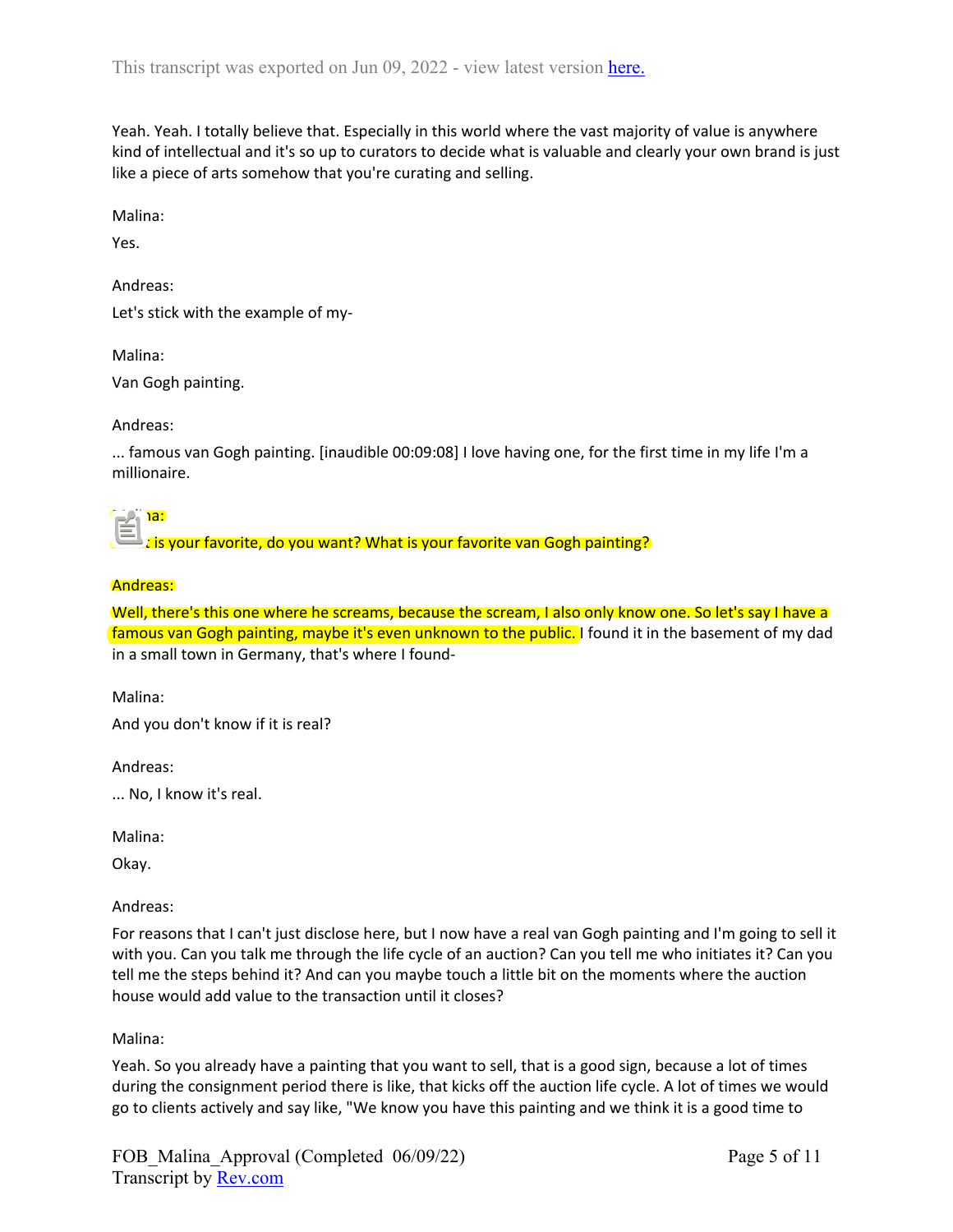sell." So, it's a mix of the consignment period that is the first step, is a mix of people coming to you with a painting that they're already own and they wanted to sell. And also, us actively going to business getting and trying to source these works of art for auction. And then the second step once you close the consignment period, you will go into a cataloging period, cataloging stage, where you'll have the catalogers, the specialists look at a painting, deal with all these due diligence because you don't want to be caught selling, for example, a [inaudible 00:10:50] painting or an unauthenticated painting, so that process involve a lot of work.

## Malina:

And then producing the catalog, now a lot of it is online. And then thinking about... And then you go into sort of marketing your auction, your sale. So there's a lot of ads that goes out and there's a lot of, for example, one of the things that you ask about, why you would go to a, sort of a bigger auction house, is that they have the agency and they have the resources to tour your painting around, for example, that's part of the [inaudible 00:11:23] sale process.

## Andreas:

Yeah. Yeah. That's quite similar to way our music [inaudible 00:11:26] works. Continue.

Malina:

And then there's the auction, the actual auctions that is a performance in itself. And-

## Andreas:

And it's like a short, it's like an hour?

### Malina:

... It's not just an hour, sometimes auction can be the whole day.

## Andreas:

Okay. But it's a day, it's not like a couple of weeks or month, but it's a very specific-

### Malina:

Well, depending on what kind of auction it is, because sometimes it can be an online sale that we span across two weeks, for example. And then after we find buyers, hopefully for all the things in the auction, then we go into the after sale period where we, the post-sale period where we handle the logistics with the buyers and also collect the payments and then pay the seller. And that closes the loop of an auction life cycle.

### Andreas:

Okay. Thank you very much. What do you like about it?

### Malina:

I think the access to all these amazing paintings is really, I feel, I was in two minds about this, but I went to my first auction preview before I actually applied for my role at an auction house. And it just amazed me how many expensive or not just expensive, you shouldn't put price on art, but how many important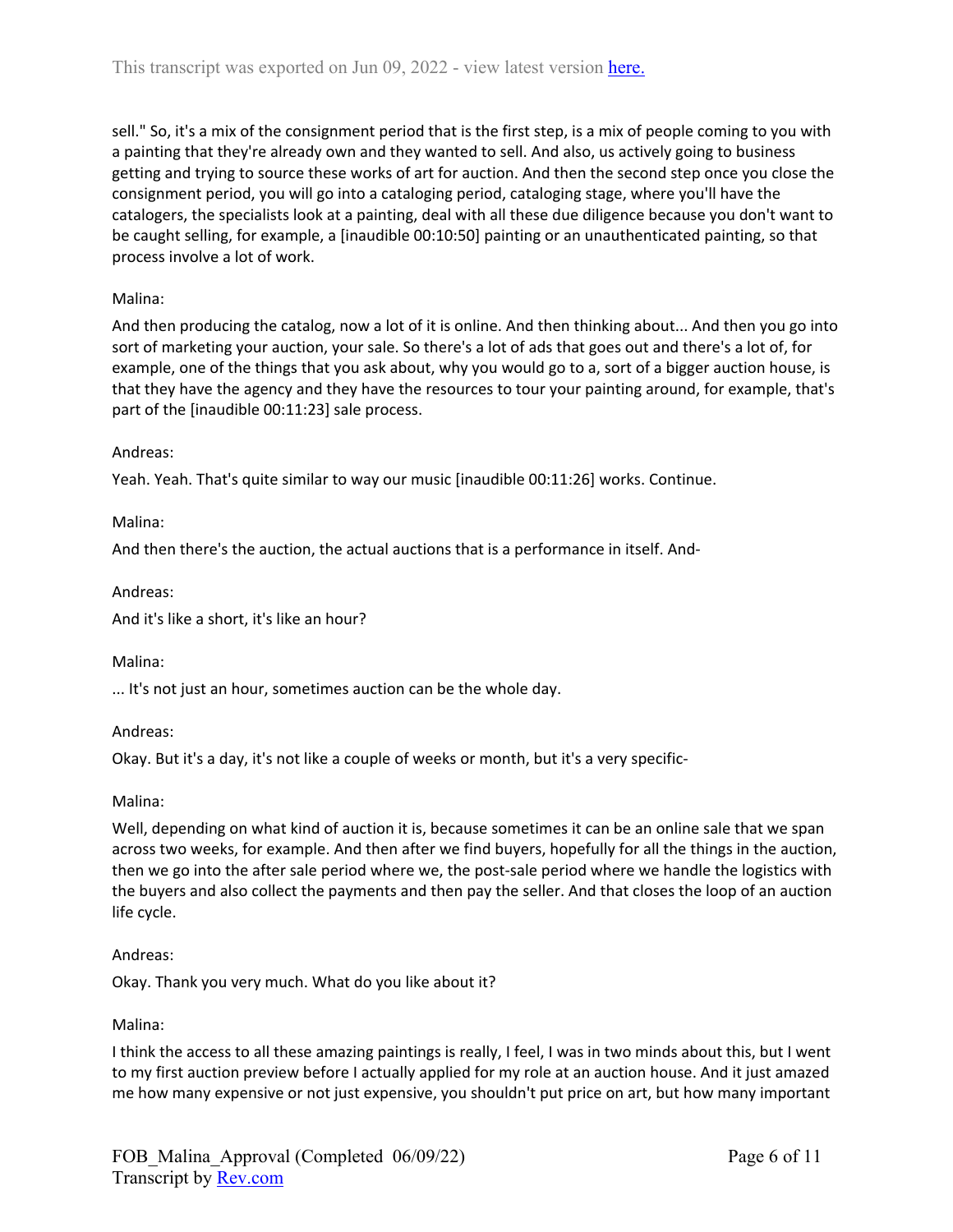art that you can see in an auction preview compared to going to a museum. It's really sort of sad that also the truth that a lot of the important paintings are still privately owned. So, the access to seeing these paintings up close, the DaVinci paintings that I just talked to you about, I saw it in front of my eyes. Whereas when you go to like the Louvre, it would be two meters away or five meters away from you.

## Malina:

It's very different how you interact with art when you work in the industry. And I started my career in fashion and I really like luxury. And then when you, sort of when you think about your career trajectory, you sort of want to move up sort of the luxury hierarchy. And fine is the epitome of luxury.

## Andreas:

I actually guess the next case is going to be fancy real estate, something that's even more expensive.

## Malina:

I doubt that there, some of the paintings that we so are more expensive than a really nice house in California, for example.

### Andreas:

Okay, I'll take the house, nonetheless. I mean, it clearly is exciting that you get insights into a world that everybody kind of knows it exists, that we know is from movies and we know from stories, but hardly any of us knows how the P&L works. And I love seeing how much you can still enjoy this. Even as your job, I think you still get excited about these cool paintings and I think you also still appreciate the artistry behind it. And I guess many people that work in the field, they kind lose the sense of wonder for the art and only see the business, but looking at you and how your eyes shine when you talk about the DaVinci, it is still very exciting to you. Can you talk a little bit about the trends that kind of shaped the auction world and how the industry's developing right now?

### Malina:

I think one of the biggest trends in the industry right now and everyone knew about it, is blockchain. And that is not just about selling digital art, that is NFT. That was the most expensive NFT sold, I think a couple of years ago it was sold for 69 million, which is crazy if you benchmark it against-

### Andreas:

The DaVinci painting for 450 million.

### Malina:

... Exactly. Or a Warhol that was so last week, that's 195 million. How do you sell a JPEG that is 69 million? That is the value that sort of blockchain brings to the art industry and also the opportunity. And it's not just that, it's also about the usage of blockchain across sort of the auction life cycle. How do you track paintings? How do you use it to authenticate registry? So blockchain is a huge trend right now in art.

## Malina:

And then also, different sales channel. A lot of different auction houses are exploring different sales channel. In my last row, I sort of reframed the private sales channel and at my last auction house. And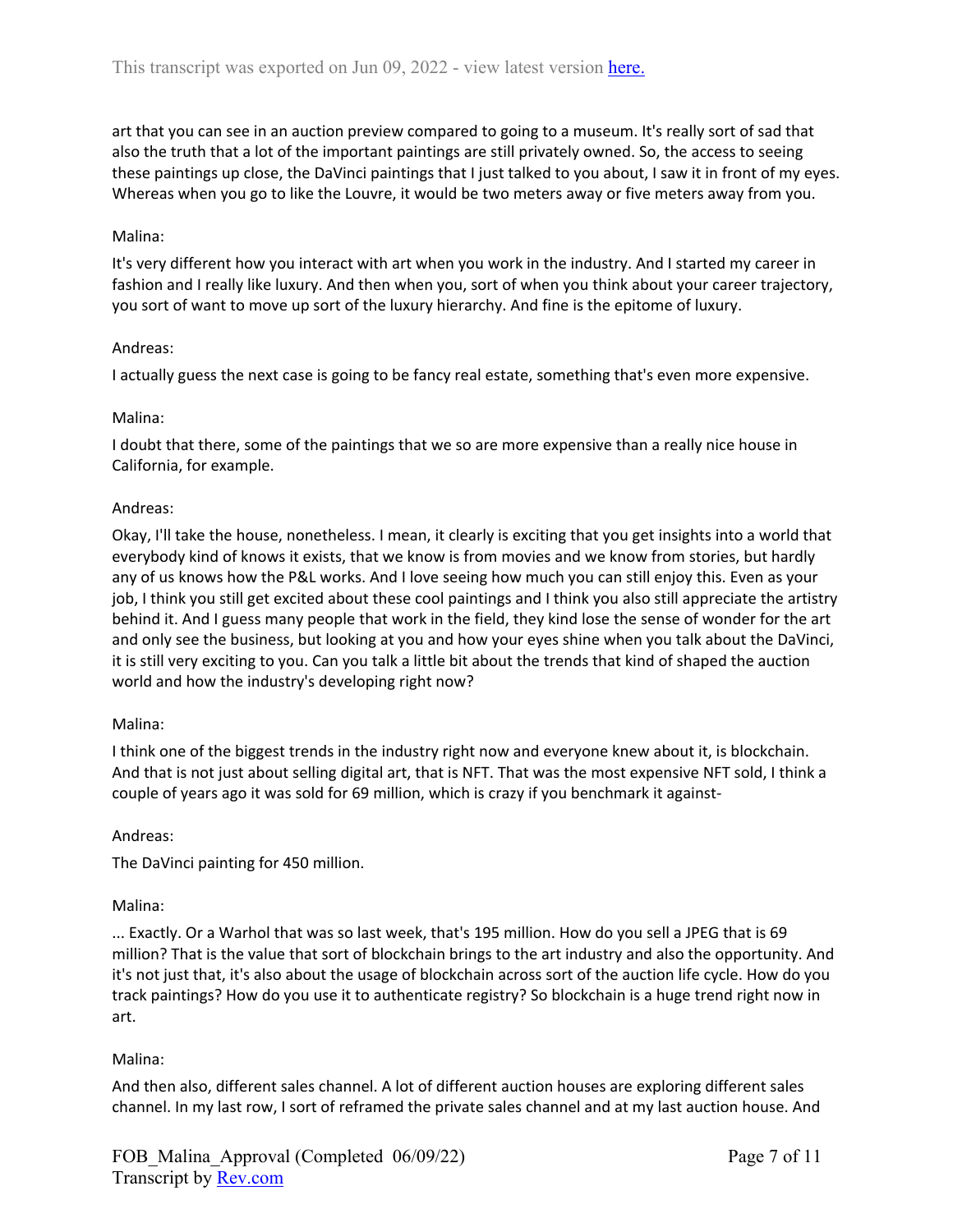that was a huge trend, when you have been hit by a pandemic, how do you engage with buyers and sellers and drastically change online sale, Sotheby's hiring a lot of people doing retail now, luxury diamond watches, they're doing like a retail model.

## Malina:

And also how auction is sort of executed. Like I said, it's a production right now. A lot of people sit at home and watch live auction now. And it's like, live stream across, taking bits from different sale sites, really exciting to watch compared to like pre-pandemic when you watch auction is more like a mundane, sort of old school auction that you see in a lot of movies. Now it's a lifetime show.

## Malina:

And then also the diversity, I guess the last trend is the diversity of the objects that is being offered now in auction. There are like artifacts that are being offered, it can be like Michael Jordan's sneakers, it's not just about art now, auction houses are looking at a lot of different areas to diversify their revenue stream and offer sort of what is in demand for their clients.

## Andreas:

That's very interesting. So, I think you touched on a couple of trends. On the one hand you talked about how blockchain is impacting the art world, both in terms of enabling us as a digital ad, but also bringing very concrete methods to verify and sell existing art. I think that's very interesting as well. And then you also mentioned the different sales channel, how people go more retail, everything is happening online, you streaming stuff. I guess it's really exciting to watch how stuff's getting sold. I'm sure a lot of people tune in and they know they can't afford it, but its fun to be but it's fun to be in the same room as people.

### Malina:

Yeah. Watching an auction is really fun to watch.

### Andreas:

I guess some people make fun bids and then you have to verify whether or not they can actually buy it.

### Malina:

Well, we have a system, we're verifying that. We wouldn't take your bid if we don't know you can pay for it. We protect our sellers.

### Andreas:

That's a pity. That was what I was going to try. And then you also mentioned the diversity of objects, how you under one, you'd sell on Monet painting, but you could also sell a sneaker or a NFT. What do you think makes something valuable? I mean, if I can go to the auction and I can buy a house, a painting, NFT or a shoe, that sounds like anything can be valuable, what makes it valuable?

### Malina:

Gosh, I don't have an answer to that. And when I talk to clients, a lot of time we get asked like, "What do you see this painting's going to increase in value in how many years?" We always remind clients and at least I would do is, in the end of the day you are buying a piece of object that you really appreciate and love and you cannot put a price to that, the kind of joy that it brings you, the legacies that you can leave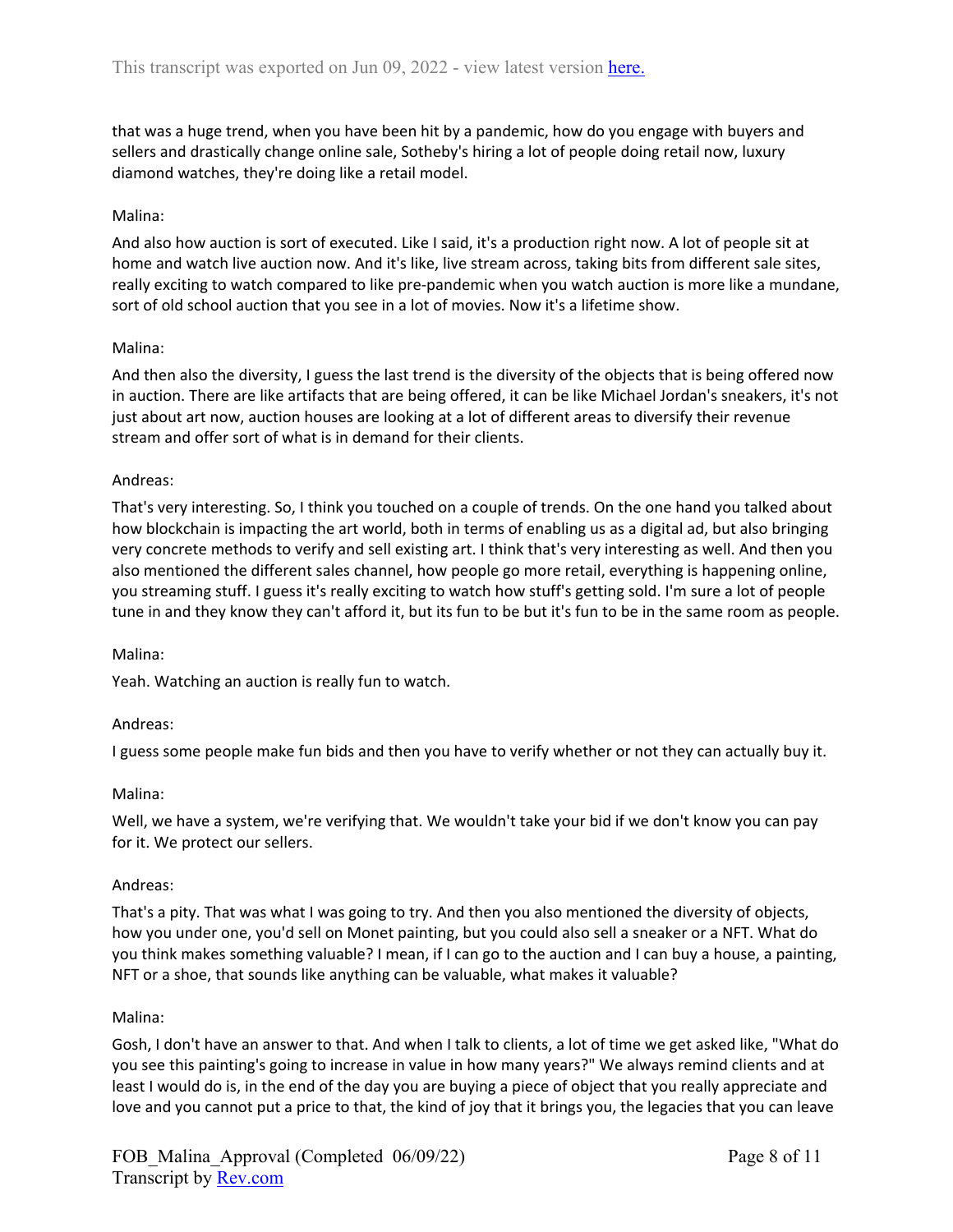to your children, like your dad leave you a van Gogh painting. So, as much as the conversations about art and business and art and finance, or value sort of more, it's more sort of acceptable in the society right now. I still think that what makes art valuable is whether you like it or not, it's a personal preference.

#### Andreas:

So it's the wealth of the buyer?

Malina:

Yeah.

#### Andreas:

So just how much I can pay is at the end what makes it valuable? I mean, we say-

Malina:

Well that's one thing-

#### Andreas:

... supply and demand make the price.

#### Malina:

... Yeah, supply and demand.

### Speaker 1:

If I really want it and there's just one of it and I'm willing to pay it and it's valuable. But what I actually, what I quite appreciate is how much you are defending the emotional side of this. Because clearly people come in as investors, people come in to get returns, I'm sure there's commercial buyers and sellers that are not there for the art itself, but they try to buy up as much as are possible to increase the value and sell it again. And you are there as a defender of this being like, "No, we are not here to create returns, we are here to sell things that people appreciate and that people love." That's beautiful.

### Malina:

Yes. If you have to look at the sort of number side of things, I guess there are a few things that you can look at profit [inaudible 00:19:55], adds a lot of value to an artwork. Who used to own that painting, there are big collections. Rockefeller collections that we sold before did really, really well, that's because a Monet painting is a money painting, but if the previous owner is the Rockefeller family, it has another level of mystery. We sold Elizabeth Taylor's Cartier diamond necklace, I think a lot of women would buy that because she owned that, she used to wear it, not just because of the diamond. Of course, the diamond itself values a lot. So [inaudible 00:20:36] is one thing to look at. And like you said, trend, projecting trends. There are a lot of private banks and asset management companies, JP Morgan has their own art financing company division and Citibank, all these [inaudible 00:20:56] as well, there are a lot of money managers actually advise their clients to diversify their assets and put some money into art.

#### Andreas:

Yeah. I mean, it makes sense.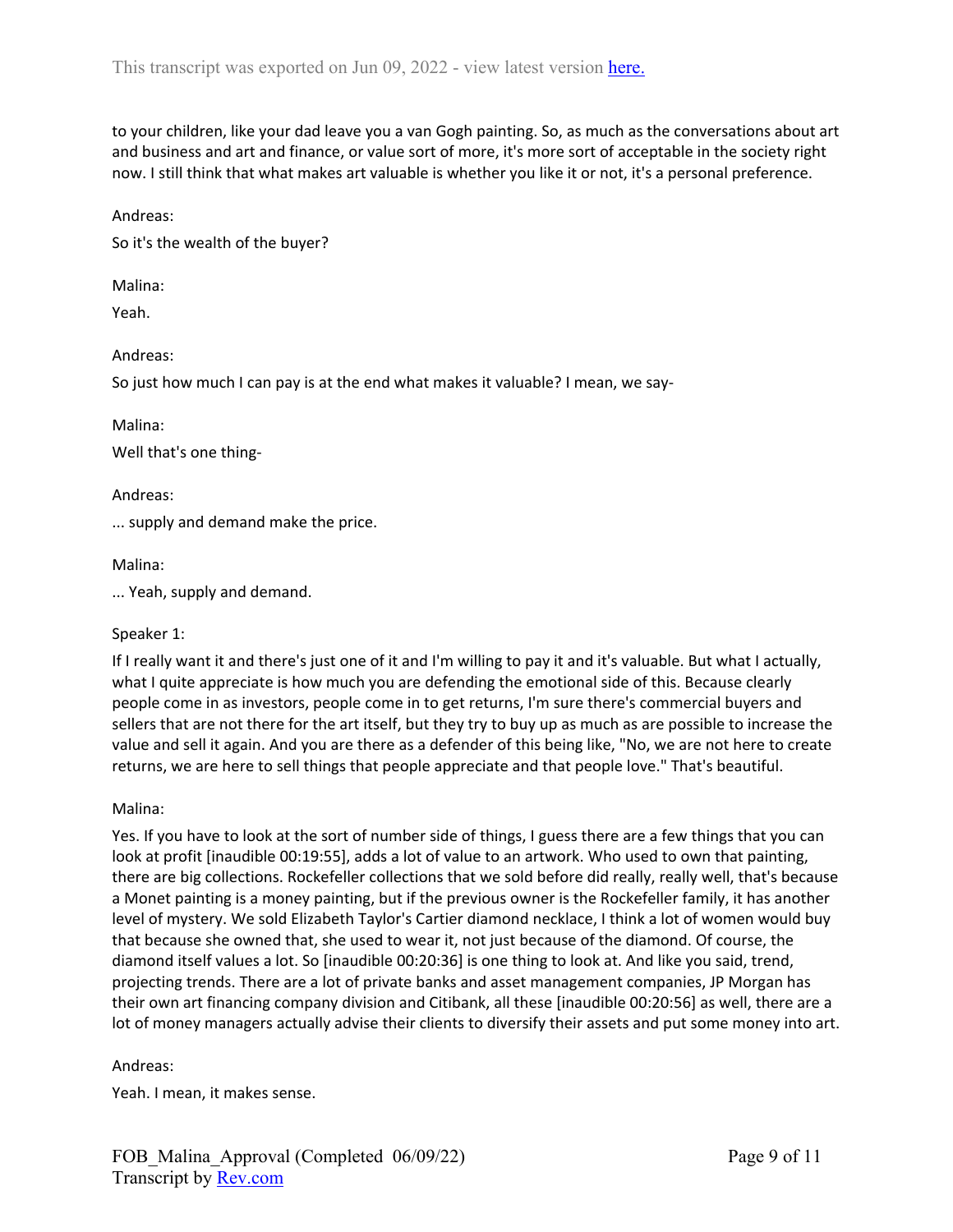# Malina:

Yeah.

## Andreas:

It makes sense to put some money into your art, but not all of your money. So if you are working on diversifying your portfolio right now, it probably would makes sense to put less than 1% into art, but not necessarily put all the money you have and buy the beautiful Monet painting or even better, this van Gogh-

# Malina:

Is it your German side coming out?

# Andreas:

... No, that is, I take a course right now on investing in public equity and I spend way too much time discussing how to manage my portfolio. And it's all about diversifying it. But if you really want to buy, what I promise you a authentic van Gogh, do let me know and I'll print it and send it to you. I mean, there's so many exciting things about this. You get to see all this beautiful art, you get to deal with really rich people, you can have a lot of fun. I love hearing about all these different industries and I always wonder, how can I get involved? How could I get a job here?

# Malina:

Getting a job in auction is not as hard as everyone imagine it would be. I have this Christie's tote bag that I carry with me because they make the best tote bag. And I always got stopped by undergrads asking me how do they get into the industry because a lot of people try to get in? I always tell them, just send your CV. Keep sending your CV, there's a lot of opening in the art industry. Find a few companies that you want to work for, decide yourself whether you want to work for commercial side of the art industry, or the culture side of the art industry. And then keep sending your CV.

# Malina:

I got my job because I sent a CV for a company's that I put a notification on and that's how I got in. A lot of people think that you need connections, a lot of people think that you need to come from a rich family. It is true about all these things in auction, but at the end of the day, just keep trying and know what kind of companies you want to get into.

# Andreas:

Okay. Fair, fair. Fair, fair. One last question. What is your favorite painting?

# Malina:

One of my favorite painting that I saw was in the Ashmolean Museum in Oxford, is a Turner paintings of the Oxford High Street. And it was painted in the 1800s. It still look the same when you walk down the High Street, it still look exactly the same, minus a few foot truck. And it just always a constant reminder how lucky and privileged we are to get to live in this town and enjoy all these beautiful architectures around us.

## Andreas: